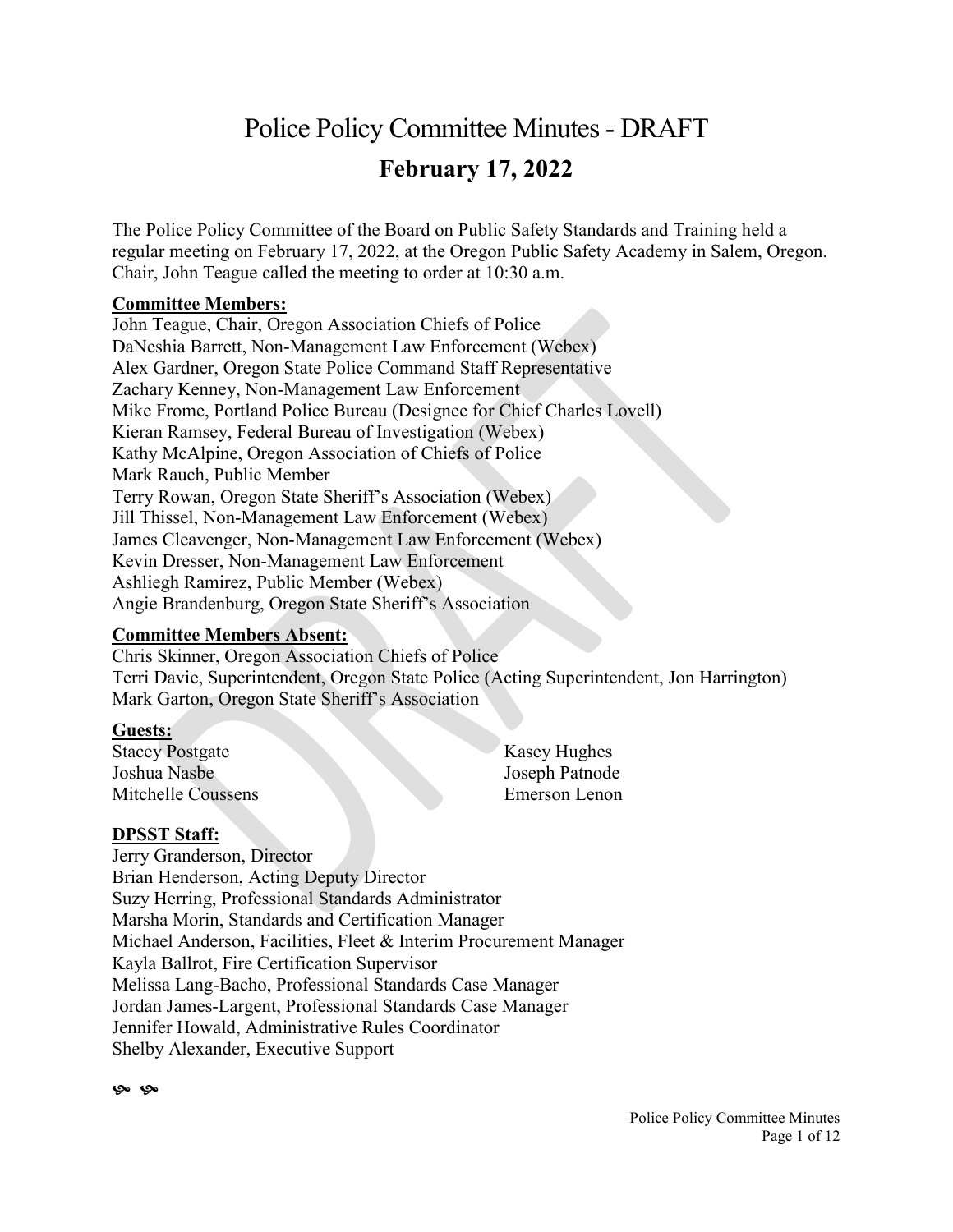# **1. Introductions**

Introductions of members, guests and staff.

# **2. Approve November 18, 2021 Meeting Minutes**

*Kathy McAlpine moved to approve the minutes from the November 18, 2021, Police Policy Committee meeting. Zachary Kenney seconded the motion. The motion passed with four abstentions (Cleavenger, Dresser, Ramirez, Brandenburg).*

## **3. Brian Lister; DPSST No. 36594 – Review of Amended Proposed Order**

# Presented by Melissa Lang-Bacho

On January 7, 2022, the Administrative Law Judge (ALJ), Samantha A. Fair, issued a proposed order revoking Lister's certifications for three years, effective August 4, 2020, in accordance with Oregon Administrative Rule (OAR) 259-008-0320(4)(a).

In the proposed order revoking Lister's certifications, the ALJ referenced the incorrect Oregon Administrative Rule and determined the ineligibility period based on that citation. The Proposed Order has been amended to correct the rule to OAR 259-008-0320(4)(c), and the ineligibility timeframe to begin April 22, 2021, the date the Board made a final determination to revoke Lister's certifications.

*Mark Rauch moved to recommend that the Board adopt the amended proposed order for revocation of Brian Lister's certifications. Kathy McAlpine seconded the motion. The motion passed with one abstention (Brandenburg).*

# **4. Case Review Process Overview/Updates**

Presented by Marsha Morin

Staff provided a brief overview of the case review process and updates that were made to the staff report.

# **5. Administrative Closures – Police / Regulatory Specialists**

Presented by Melissa Lang-Bacho

Staff presented the following professional standards cases to the Police Policy Committee for administrative closure.

|    | Name                   | DPSST# | Certification(s)                                                       | <b>Reason for Closure</b>                                                                                                                                                                 |
|----|------------------------|--------|------------------------------------------------------------------------|-------------------------------------------------------------------------------------------------------------------------------------------------------------------------------------------|
| a) | Jonathan Farrester     | 29189  | Basic,<br>Intermediate and<br><b>Advanced Police</b><br>Certifications | The Department determined that<br>Farrester was not arrested for<br>Disorderly Conduct on July<br>20, 2021, and the professional<br>standards case was opened in<br>error.                |
| b) | Christopher<br>Huffman | 26128  | Basic,<br>Intermediate and<br><b>Advanced Police</b><br>Certifications | Christopher Huffman was<br>arrested on December 30, 2019,<br>for Driving Under the Influence<br>of Intoxicants (DUII) and<br>Reckless Driving. On June 1,<br>2020, Huffman pled guilty to |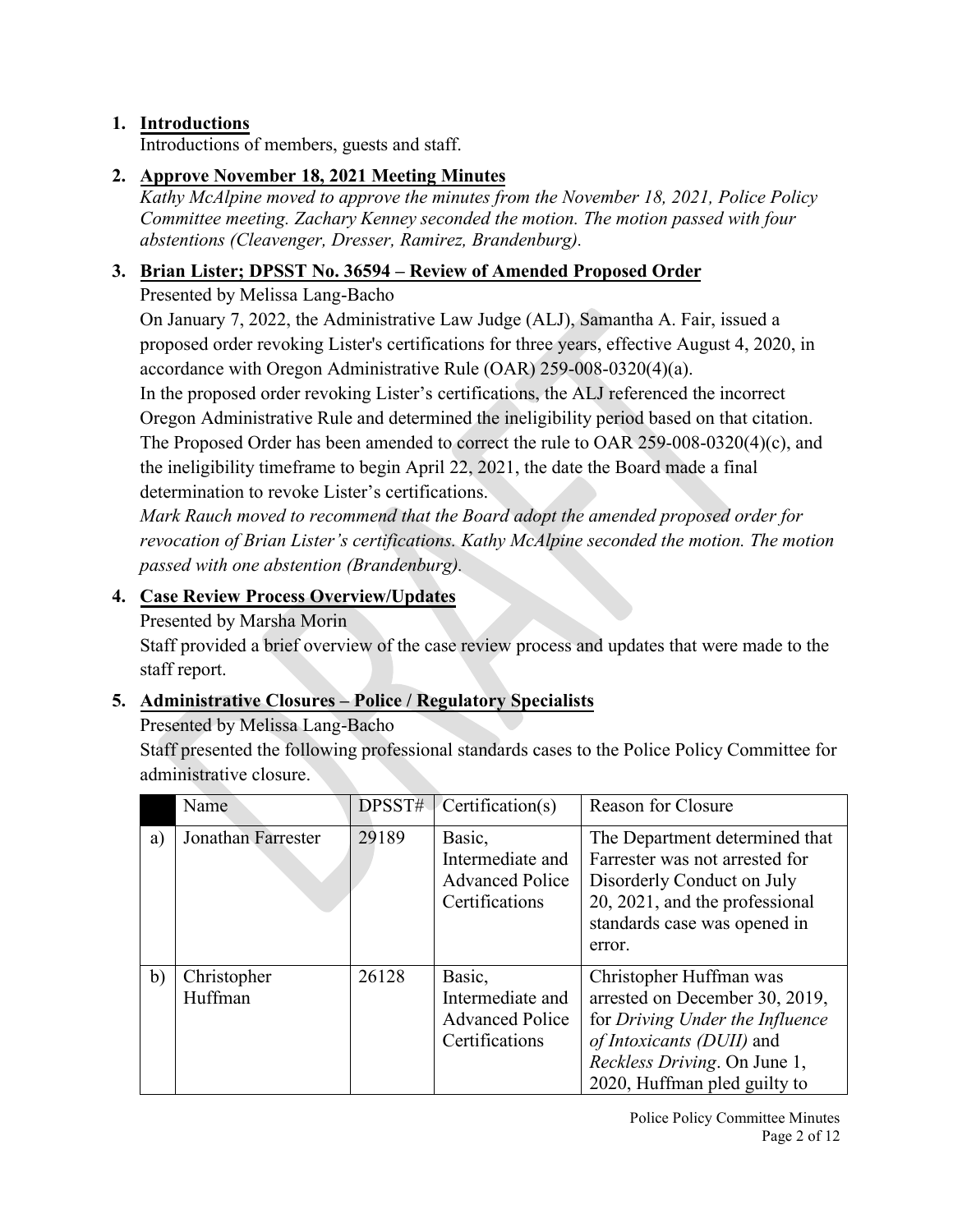|               |                |       |                                                       | DUII and received a diverted<br>sentence. The Reckless Driving<br>charge was dismissed. On<br>December 22, 2021, after<br>successfully completing the<br>terms of his diversion, the DUII<br>charge was dismissed. The<br>Department determined that<br>Huffman's arrest did not result<br>in a criminal disposition<br>of a criminal offense that<br>requires review.                                                                                                                                                                                                                                                    |
|---------------|----------------|-------|-------------------------------------------------------|---------------------------------------------------------------------------------------------------------------------------------------------------------------------------------------------------------------------------------------------------------------------------------------------------------------------------------------------------------------------------------------------------------------------------------------------------------------------------------------------------------------------------------------------------------------------------------------------------------------------------|
| $\mathbf{c})$ | Deron McMaster | 28004 | Basic and<br>Intermediate<br>Police<br>Certifications | October 21, 2021, DPSST opened<br>a case based on the information<br>provided on the F4s form. On<br>October 22, 2021, Deschutes<br>County Sheriff's office (DCSO)<br>submitted an amended F4S<br>indicating McMaster separated<br>after the investigation had been<br>completed and discipline had been<br>imposed. Correspondence with<br><b>DCSO</b> indicates that McMaster<br>was demoted on September 20,<br>2021, and he voluntarily resigned<br>on September 21, 2021. The<br>Department determined that the<br>professional standards case was<br>opened in error due to incorrect<br>reporting from the agency. |

*Zachary Kenney moved to approve the recommendations made by staff to administratively close the above listed cases. Kathy McAlpine seconded the motion. The motion passed unanimously.*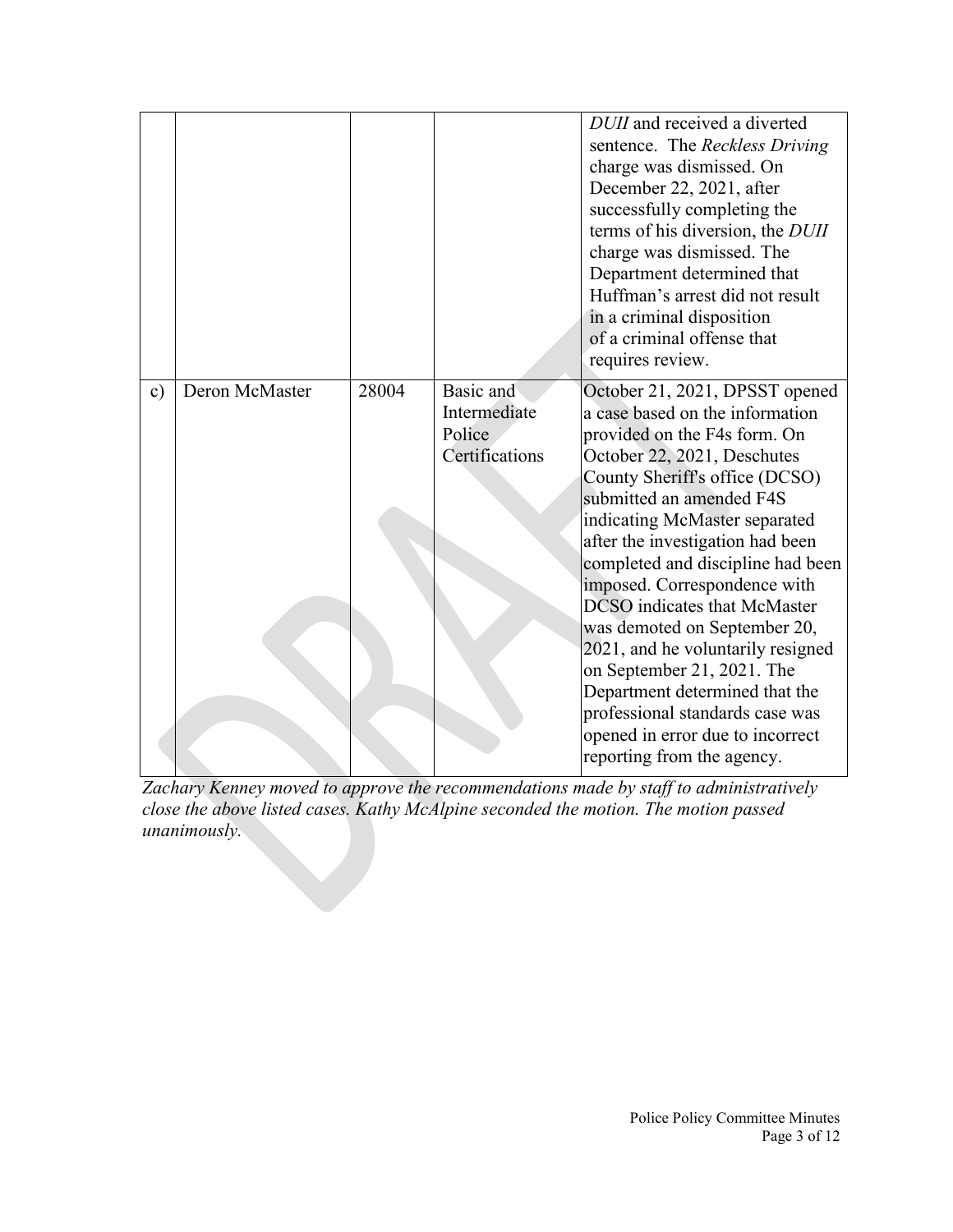# **6. Coussens, Mitchell (50465) Certification Review: Police**

Presented by Melissa Lang-Bacho

On July 21, 2021, Mitchell Coussens was terminated from his probationary employment with the Yamhill County Sheriff's Office (YCSO) after an internal investigation found that he had not properly handled a call for service and lacked self-initiated activities.

*Mitchell Coussens provided verbal mitigation for committee consideration.*

| <b>Policy Committee Discussion/Vote</b>                                         | Second     | Vote      | <i>Outcome</i> |  |
|---------------------------------------------------------------------------------|------------|-----------|----------------|--|
| Mike Frome and Zachary Kenney recused themselves due to a conflict of interest. |            |           |                |  |
| Kathy McAlpine moved that the                                                   | Mark Rauch | 11 ayes;  | Motion         |  |
| Police Policy Committee adopt the                                               |            | 0 nays;   | Passed         |  |
| staff report.                                                                   |            | 2 recused |                |  |
|                                                                                 |            | (Frome,   |                |  |
|                                                                                 |            | Kenney)   |                |  |

The policy committee found Coussens violated the Board's moral fitness standard, specifically:

- Dishonesty: The committee did not identify elements of dishonesty.
- Misuse of Authority: The committee did not identify elements of misuse of authority.
- Misconduct: Coussens threatened persons and the efficient operation of the YCSO by not completing an investigation for a *Domestic Menacing* complaint prior to leaving at the end of his shift and by not notifying the agency he left work.

The committee further identified the following aggravating and mitigating factors that influenced their decision on the severity of the action to be taken.

# • Mitigating

- o Although Coussens' conduct did result in inefficient operation of the YCSO when they spent time and resources looking for him, it was limited to one instance and did not create an ongoing issue.
- o When Coussens went off duty while still in uniform and in a marked patrol vehicle, it was a competency issue.
- Aggravating
	- o Coussens' acknowledgment of the radio call directing him to call the family back and subsequent failure follow through, coupled with his statement that he did not recall being told to call the family back, raised concerns about his honesty during the internal investigation.
	- o Coussens' abandonment of a call was shocking conduct for a seasoned officer.
	- o The YCSO spent time and resources to try to locate Coussens after he abandoned a call and went home.
	- o Citizens were endangered when Coussens did not investigate the incident at the time it occurred.
	- o Coussens was avoiding work by driving around looking for a van.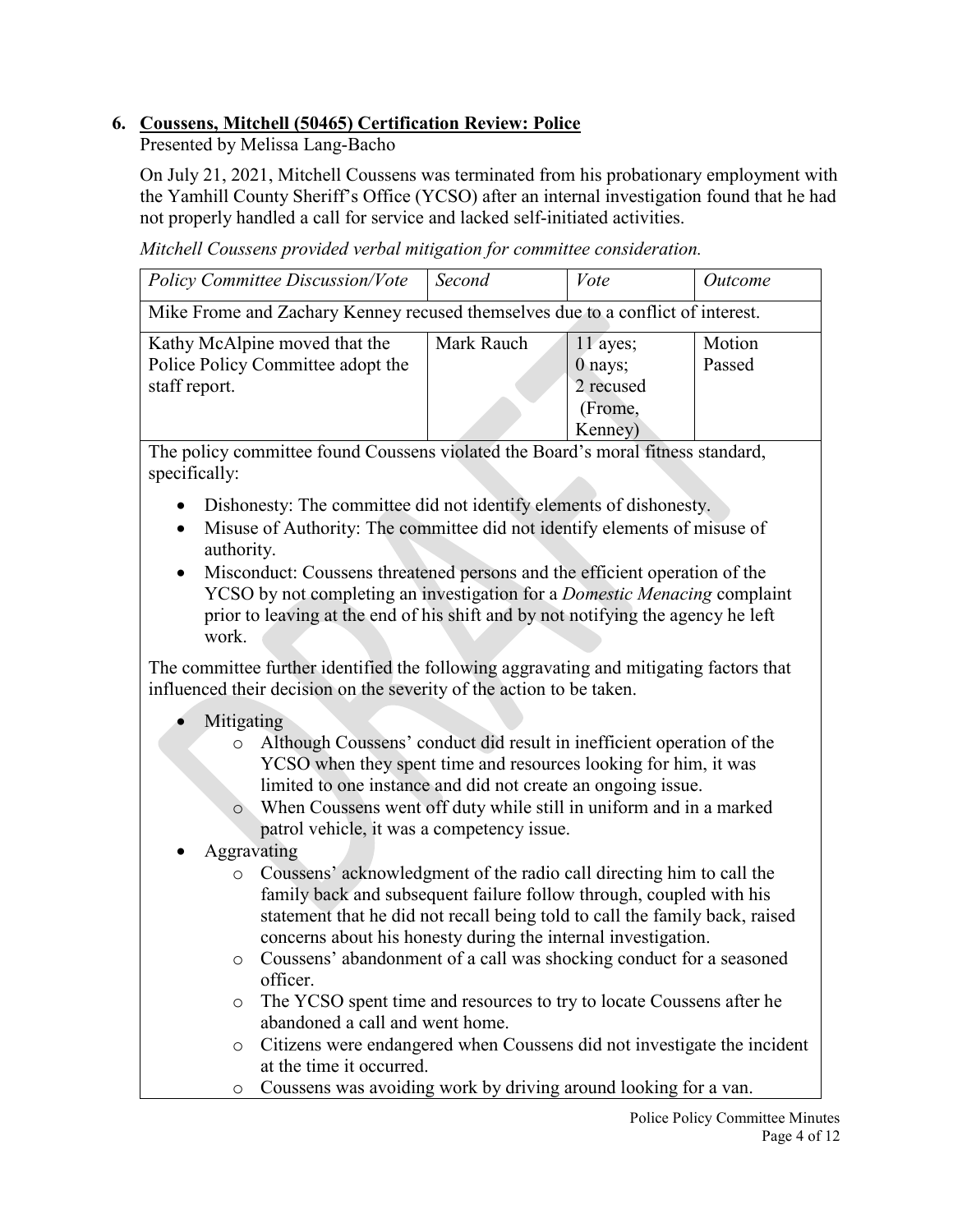o The YCSO identified competency issues with Coussens' work during his probationary period.

| Alex Gardner moved, after             | Mark Rauch | 11 ayes;  | Motion |
|---------------------------------------|------------|-----------|--------|
| considering the identified violations |            | $0$ nays; | Passed |
| of the Board's moral fitness          |            | 2 recused |        |
| standard and weighing the             |            | (Frome,   |        |
| aggravating and mitigating            |            | Kenney)   |        |
| circumstances unique to this case     |            |           |        |
| that no Board action should be        |            |           |        |
| taken against Coussens'               |            |           |        |
| certifications.                       |            |           |        |
|                                       |            |           |        |

# **7. Hughes, Kasey (40208) Certification Review: Police**

Presented by Melissa Lang-Bacho

On March 19, 2019, Kasey Hughes was terminated from the Sunriver Police Department (SPD) as a result of an investigation into his involvement in responding to a sexual assault case that occurred in another jurisdiction.

*Kasey Hughes provided verbal mitigation for committee consideration.*

| Policy Committee Discussion/Vote | Second       | Vote       | <i>Outcome</i> |
|----------------------------------|--------------|------------|----------------|
| Mark Rauch moved that the Police | Alex Gardner | $13$ ayes; | Motion         |
| Policy Committee adopt the staff |              | $0$ nays   | Passed         |
| report.                          |              |            | Unanimously    |

The policy committee found Hughes violated the Board's moral fitness standard, specifically:

- Dishonesty: Hughes was deceptive when he failed to notify the agency in another jurisdiction about his involvement in attending to a victim of a crime; Hughes was deceptive when he told hospital staff "I wasn't here, right?"; Hughes was deceptive when he failed to notify his agency of his involvement in responding to the victim of a crime outside of his agency's jurisdiction.
- Misuse of Authority: The Committee did not identify elements of misuse of authority.
- Misconduct: Hughes operated his SPD patrol vehicle at speeds in excess of 100 mph without emergency indicators, threatening the safety of the public; Hughes failed to ensure coverage for his post, leaving the area without any officers to respond to calls for assistance, which threatened the safety of the public; Hughes' failure to ensure coverage or notify his agency of his absence threatened the efficient operation of the SPD because there were no officers to respond to calls for assistance; Hughes' failure to report a sexual assault to authorities negatively impacted the investigation of the assault, which harmed the victim of the crime, and harmed the efficient operations of the Bend Police Department (BPD) who were investigating the crime.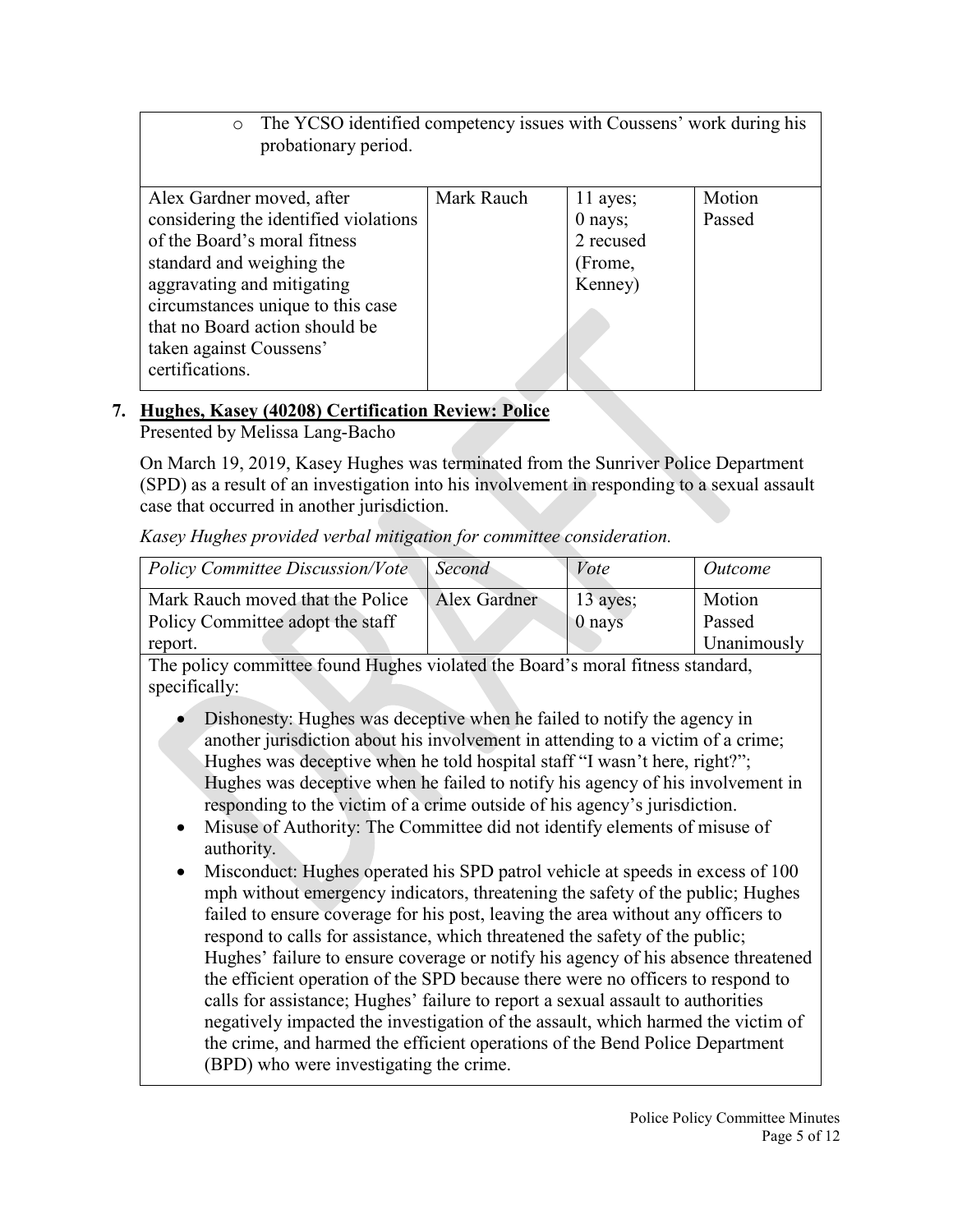- Mitigating
	- o There was no documentation that there were missed calls for assistance during the period of time Hughes' post was unstaffed while he was responding to a victim in another jurisdiction.
	- o Hughes had a severe mental health crisis the day after he responded to the incident and he should not be expected to make the best decisions under these circumstances.
	- o Hughes' agency did not sustain all of the policy violations they were investigating.
- Aggravating
	- o There was little acceptance of his mistakes in Hughes' mitigation, making it appear as though he would do the same thing again if a similar circumstances arose.
	- o After Hughes picked up the victim of a crime and transported her to the hospital, he had a portion of the crime scene in his patrol vehicle, which he failed to preserve.
	- o Hughes' supervisor lost his job because of Hughes' conduct.
	- o The perpetrator could not be pursued because Hughes intervened in responding to the crime in another jurisdiction and failed to report it to BPD immediately.
	- o Hughes had multiple opportunities to report the circumstances to his agency.
	- o Hughes never gave his agency the opportunity to support him in responding to the victim of a crime that he personally knew.
	- o Hughes put himself in a situation with no good options.
	- o Hughes attempted to conceal his relationship with the woman who was the victim of a crime.
	- o Hughes should have identified himself when he spoke on the phone with the security professional when he was asking them for directions to the woman's location and notified the BPD of the potential for a crime.
	- o Hughes considered his conduct both on duty and off duty depending on which category benefited him the most.
	- o Hughes was emotionally compromised and made a lot of decisions in a compromised state.
	- o Hughes indicated that he was respecting the victim's wishes by not contacting a law enforcement agency because they were the victim's coworkers, however, the victim's needs were not met because of Hughes' conduct.
	- o Hughes attempted to minimize his conduct.
	- o Hughes referred to himself as a former alcoholic, instead of as an alcoholic who has been sober, which may be indicative of an issue that has not been fully addressed if he is unable to identify that he will have an issue with alcohol for the rest of his life.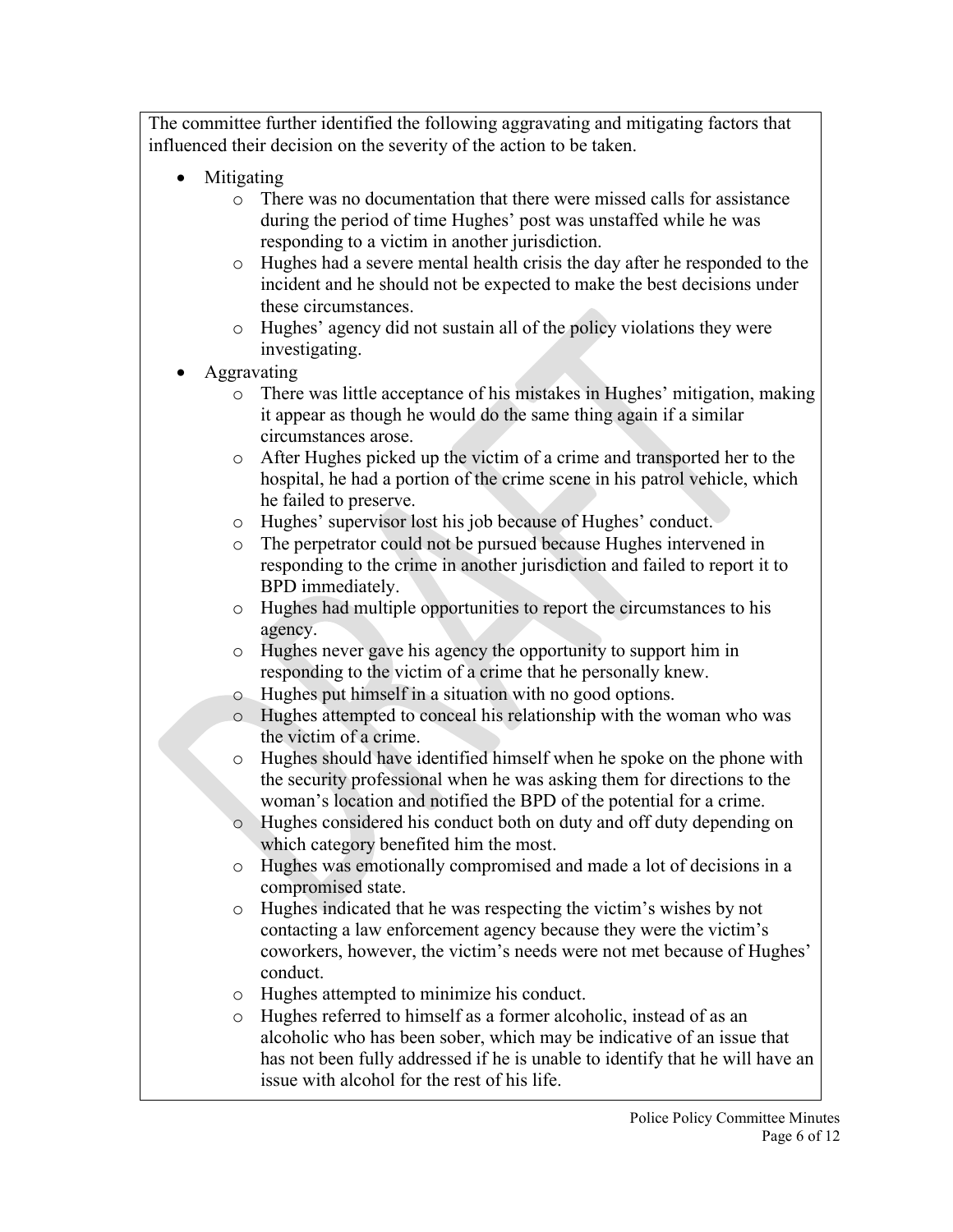| Alex Gardner moved, after<br>considering the identified violations<br>of the Board's moral fitness<br>standard and weighing the<br>aggravating and mitigating | Mark Rauch | 12 ayes;<br>1 nays<br>(Kenney) | Motion<br>Passed |
|---------------------------------------------------------------------------------------------------------------------------------------------------------------|------------|--------------------------------|------------------|
| circumstances unique to this case,<br>that Board action should be taken                                                                                       |            |                                |                  |
| against Hughes' certifications.                                                                                                                               |            |                                |                  |
| Mark Rauch moved, after                                                                                                                                       | Kathy      | 13 ayes;                       | Motion           |
| considering the totality of the case,                                                                                                                         | McAlpine   | $0$ nays                       | Passed           |
| that Hughes be ineligible to hold                                                                                                                             |            |                                | Unanimously      |
| public safety certification for 3                                                                                                                             |            |                                |                  |
| years.                                                                                                                                                        |            |                                |                  |

#### **8. Patnode, Joseph (34407) Certification Review: Police** Presented by Melissa Lang-Bacho

On June 6, 2019, Joseph Patnode was terminated from the Sunriver Police Department (SPD), after sustained allegations of misconduct related to reporting requirements and insubordination.

## *Joseph Patnode provided verbal mitigation for committee consideration.*

| Policy Committee Discussion/Vote                                   | Second     | Vote                   | Outcome          |
|--------------------------------------------------------------------|------------|------------------------|------------------|
| Zachary Kenney moved that the<br>Police Policy Committee adopt the | Mark Rauch | $13$ ayes;<br>$0$ nays | Motion<br>Passed |
| staff report.                                                      |            |                        | Unanimously      |

The policy committee found Patnode violated the Board's moral fitness standard, specifically:

- Dishonesty: The committee determined that Patnode was dishonest by omission when he failed to report information he received about serious allegations of misconduct by another officer.
- Misuse of Authority: The committee did not identify elements of misuse of authority.
- Misconduct: The committee determined that Patnode's failure to report serious allegations of misconduct by another officer and his discussion of a confidential investigation with person's both inside and outside of his agency, threatened the efficient operation of the SPD.

- Mitigating
	- o The incident, although spanning over months, was an isolated event.
	- o Patnode did not have prior allegations of misconduct.
	- o Patnode's conduct was a failure of his leadership position, but not conduct requiring a revocation of certifications.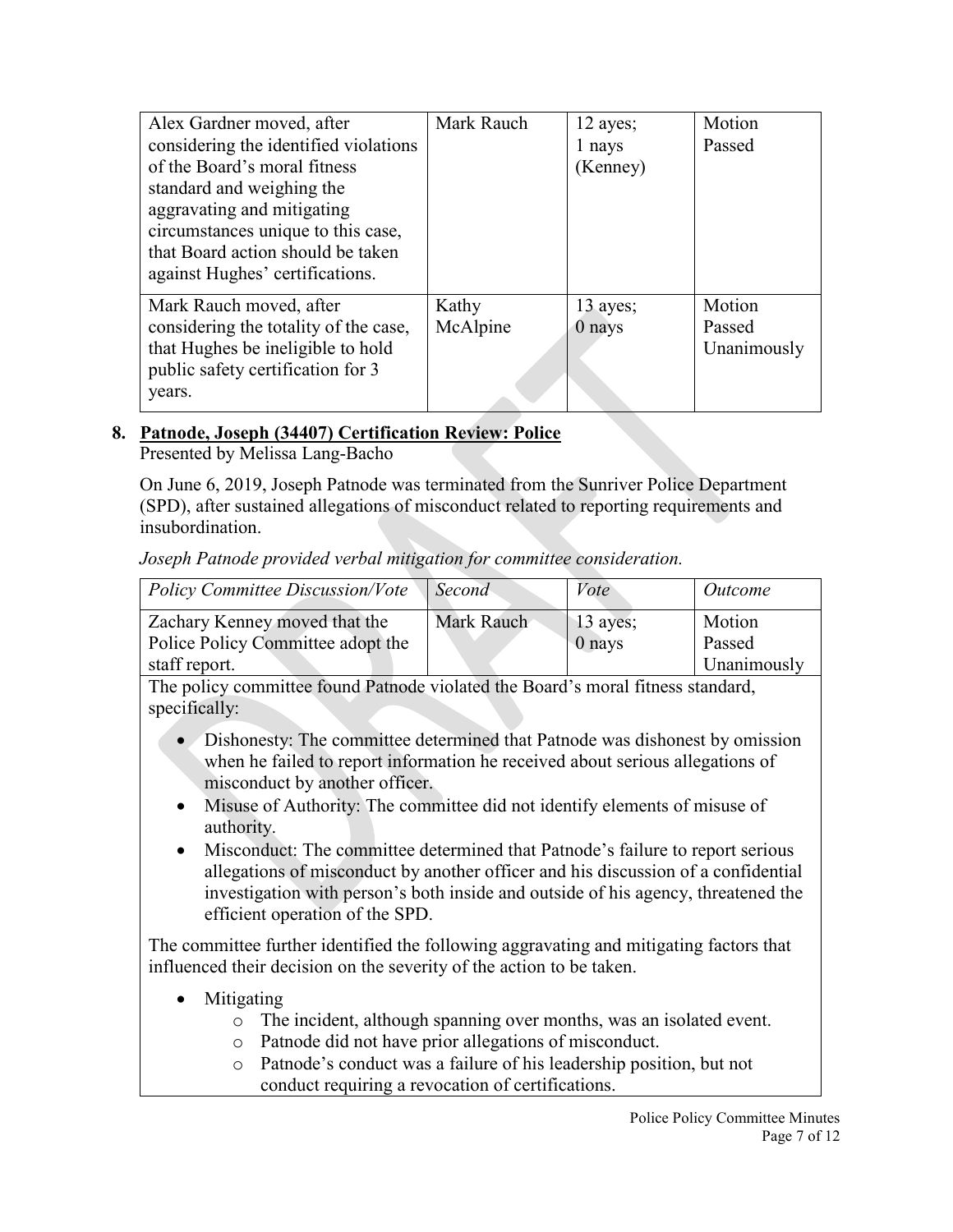| $\circ$                                                             | Patnode was offered a demotion in lieu of termination, which               |         |          |        |  |
|---------------------------------------------------------------------|----------------------------------------------------------------------------|---------|----------|--------|--|
|                                                                     | demonstrated that he was still trusted to work as a police officer.        |         |          |        |  |
| $\circ$                                                             | It is conceivable that when the officer went into crisis and the SPD Chief |         |          |        |  |
|                                                                     | of Police responded to the incident, that the Chief would have been aware  |         |          |        |  |
|                                                                     | of the issue that was reported to Patnode by the out of state officer.     |         |          |        |  |
| $\circ$                                                             | Patnode had an obligation to ensure that the SPD Chief of Police knew      |         |          |        |  |
| what was happening with the officer and when he found out the Chief |                                                                            |         |          |        |  |
|                                                                     | knew something, Patnode's obligation ended.                                |         |          |        |  |
| $\circ$                                                             | Text messages provided, by Patnode in his mitigation, between two          |         |          |        |  |
|                                                                     | officers at SPD demonstrated that the agency did know what had             |         |          |        |  |
|                                                                     | happened with the officer.                                                 |         |          |        |  |
| $\circ$                                                             | The SPD is a small agency where it could be assumed that everyone          |         |          |        |  |
|                                                                     | knows everything, and is likely the Chief of Police did know about the     |         |          |        |  |
|                                                                     | misconduct.                                                                |         |          |        |  |
| Aggravating                                                         |                                                                            |         |          |        |  |
| $\circ$                                                             | Patnode's conduct was an epic failure of leadership in which he failed the |         |          |        |  |
|                                                                     | officer and his department.                                                |         |          |        |  |
| $\circ$                                                             | Patnode's conduct was a series of events that continued over months and    |         |          |        |  |
|                                                                     | amounted to a dereliction of his duties.                                   |         |          |        |  |
| $\circ$                                                             | Patnode failed to act when a third party, who was a police officer in      |         |          |        |  |
|                                                                     | another state, reported serious allegations of misconduct by another       |         |          |        |  |
|                                                                     | officer to him.                                                            |         |          |        |  |
| $\circ$                                                             | Patnode was protecting his friend instead of doing his job.                |         |          |        |  |
| $\circ$                                                             | Patnode's failure to do anything with the third party reporting of serious |         |          |        |  |
|                                                                     | misconduct by another officer speaks to his character.                     |         |          |        |  |
| Alex Gardner moved, after                                           |                                                                            | Zachary | 12 ayes; | Motion |  |
|                                                                     | considering the identified violations                                      | Kenney  | 1 nays   | Passed |  |
|                                                                     | of the Board's moral fitness<br>(Rauch)                                    |         |          |        |  |
|                                                                     | standard and weighing the                                                  |         |          |        |  |
| aggravating and mitigating                                          |                                                                            |         |          |        |  |
| circumstances unique to this case                                   |                                                                            |         |          |        |  |
| that no Board action should be                                      |                                                                            |         |          |        |  |
| taken against Patnode's                                             |                                                                            |         |          |        |  |
| certifications.                                                     |                                                                            |         |          |        |  |
|                                                                     |                                                                            |         |          |        |  |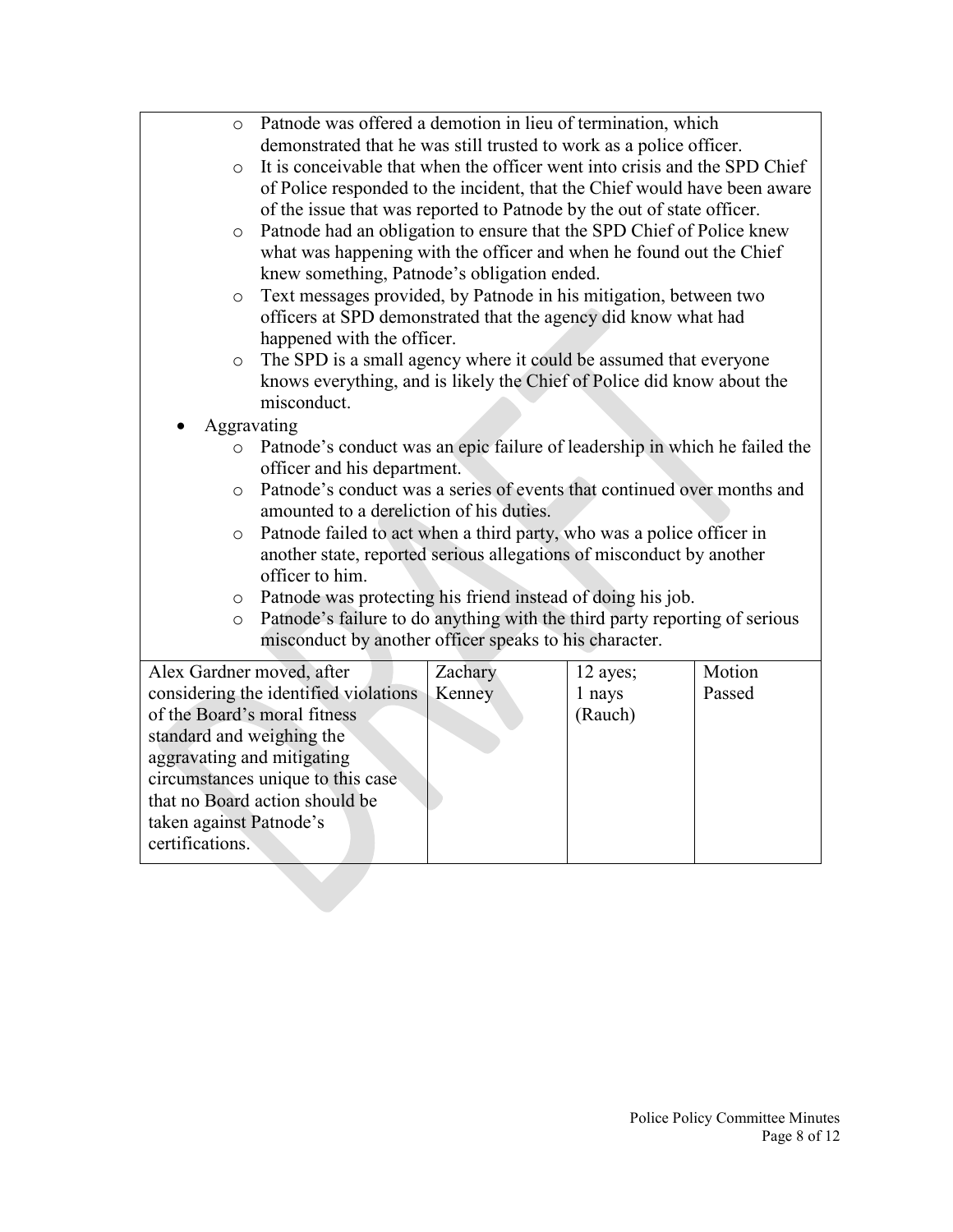# **9. Pastore, Andrew (40175) Certification Review: Police**

Presented by Melissa Lang-Bacho

On March 7, 2019, Andrew Pastore resigned from the Tigard Police Department (TPD) in lieu of termination. While under investigation, Pastore was untruthful when he omitted facts while attempting to obtain an overtime shift.

At the August 19, 2021, Police Policy Committee meeting the group voted to not adopt the staff report and asked the Department to obtain additional documentation from TPD's investigatory file.

| <b>Policy Committee Discussion/Vote</b>                                            | Second      | Vote       | <i>Outcome</i> |  |
|------------------------------------------------------------------------------------|-------------|------------|----------------|--|
| Kathy McAlpine and Kevin Dresser recused themselves due to a conflict of interest. |             |            |                |  |
| Alex Gardner moved that the Police                                                 | Angie       | $11$ ayes; | Motion         |  |
| Policy Committee adopt the staff                                                   | Brandenburg | $0$ nays;  | Passed         |  |
| report.                                                                            |             | 2 recused  |                |  |
|                                                                                    |             | (McAlpine, |                |  |
|                                                                                    |             | Dresser)   |                |  |

The policy committee found Pastore violated the Board's moral fitness standard, specifically:

- Dishonesty: The committee determined that Pastore omitted information when he failed to notify others that his request for overtime was denied; Pastore was untruthful when he sent a text message stating that Transit had a staffing shortage when they did not.
- Misuse of Authority: The committee did not identify elements of misuse of authority.
- Misconduct: The committee did not identify elements of misconduct.

- Mitigating
	- o The committee did not identify any mitigating factors.
- Aggravating
	- o Pastore was untruthful multiple times.
	- o Pastore's claim that he had no recollection of putting in for overtime and no recall of his interactions with others was not creditable.
	- o Pastore has been told previously, shift differential does not apply to working a Transit shift, but requested it anyway.
	- o Pastore asked multiple supervisors about working overtime, attempting to take advantage of the system for financial gain.
	- o Pastore's actions speak to his lack of character and possible future implications.
	- o Pastore's conduct had an impact on the relationship between Transit and the TPD.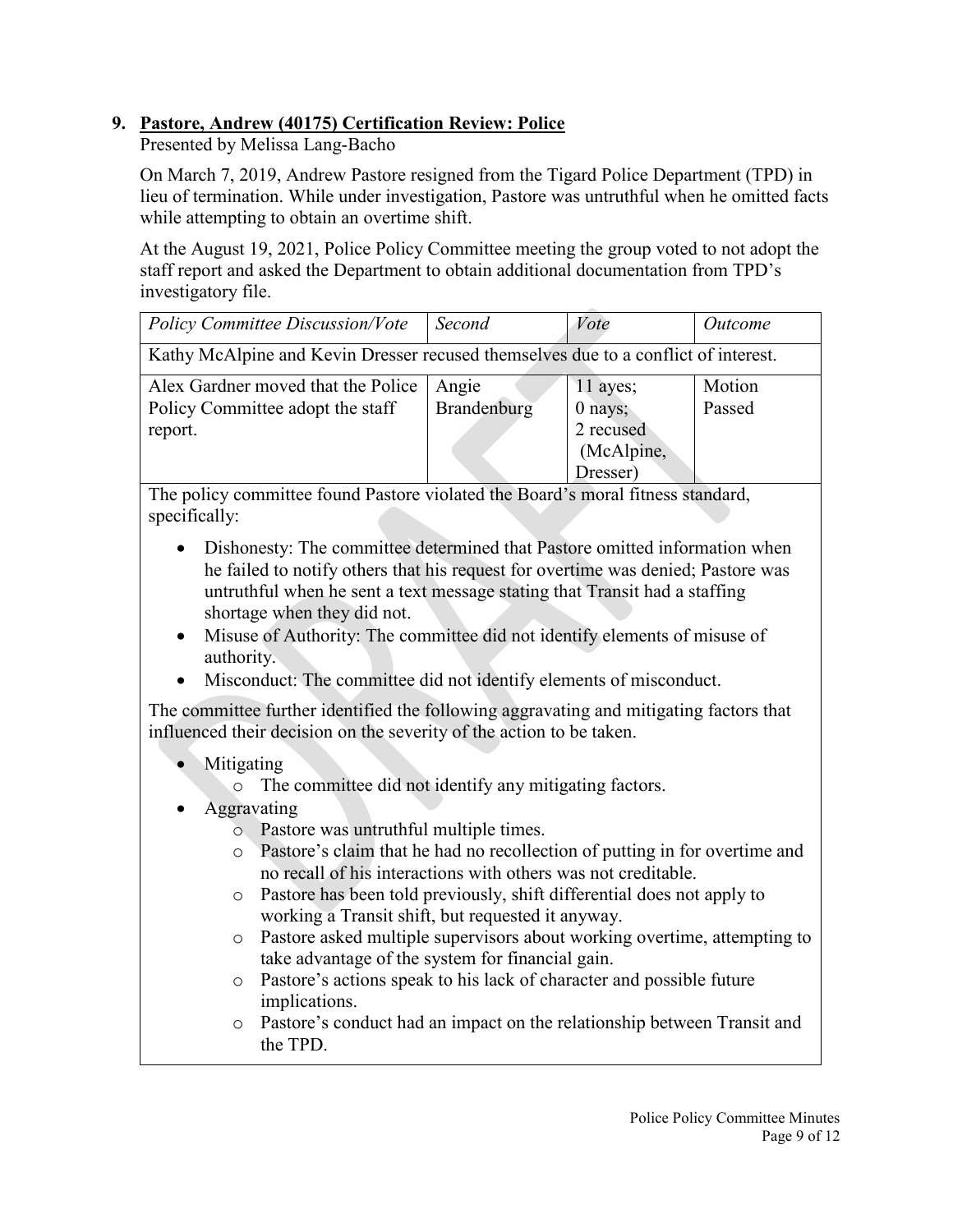| Alex Gardner moved, after             | Zachary      | 11 ayes;      | Motion |
|---------------------------------------|--------------|---------------|--------|
| considering the identified violations | Kenney       | $0$ nays;     | Passed |
| of the Board's moral fitness          |              | 2 recused     |        |
| standard and weighing the             |              | (McAlpine,    |        |
| aggravating and mitigating            |              | Dresser)      |        |
| circumstances unique to this case,    |              |               |        |
| that Board action should be taken     |              |               |        |
| against Pastore's certifications.     |              |               |        |
| Mark Rauch moved, after               | Alex Gardner | $10$ ayes;    | Motion |
| considering the totality of the case, |              | 1 nays        | Passed |
| that Pastore be ineligible to hold    |              | (Cleavenger); |        |
| public safety certification for 10    |              | 2 recused     |        |
| years.                                |              | (McAlpine,    |        |
|                                       |              | Dresser)      |        |

## **10. Jensen, Jake (56154) Certification Review: Police**

Presented by Melissa Lang-Bacho

On April 2, 2021, Jake Jensen resigned in lieu of termination from his position with the Clackamas County Sheriff's Office (CCSO) after they substantiated findings that he had been untruthful during his background investigation in 2015-2016.

| Policy Committee Discussion/Vote                                 | Second       | Vote                  | Outcome |
|------------------------------------------------------------------|--------------|-----------------------|---------|
| Angie Brandenburg recused herself due to a conflict of interest. |              |                       |         |
| Zachary Kenney moved that the                                    | Alex Gardner |                       | Motion  |
| Police Policy Committee adopt the                                |              | $12$ ayes;<br>0 nays; | Passed  |
| staff report.                                                    |              | 1 recused             |         |
|                                                                  |              | (Brandenburg)         |         |

The policy committee found Jensen violated the Board's moral fitness standard, specifically:

- Dishonesty: Jensen was knowingly untruthful during his background investigation in 2015-2016 about his past drug use and was knowingly untruthful about the reason he failed a polygraph test with another agency.
- Misuse of Authority: The committee did not identify elements of misuse of authority.
- Misconduct: The committee did not identify elements of misconduct.

- Mitigating
	- o Jensen's conduct primarily occurred before he was a law enforcement officer.
	- o Jensen did not understand the ethics required of a police officer when he lied during his background investigation.
	- o Jensen disclosed his prior drug use because of the ethics he learned working as a police officer.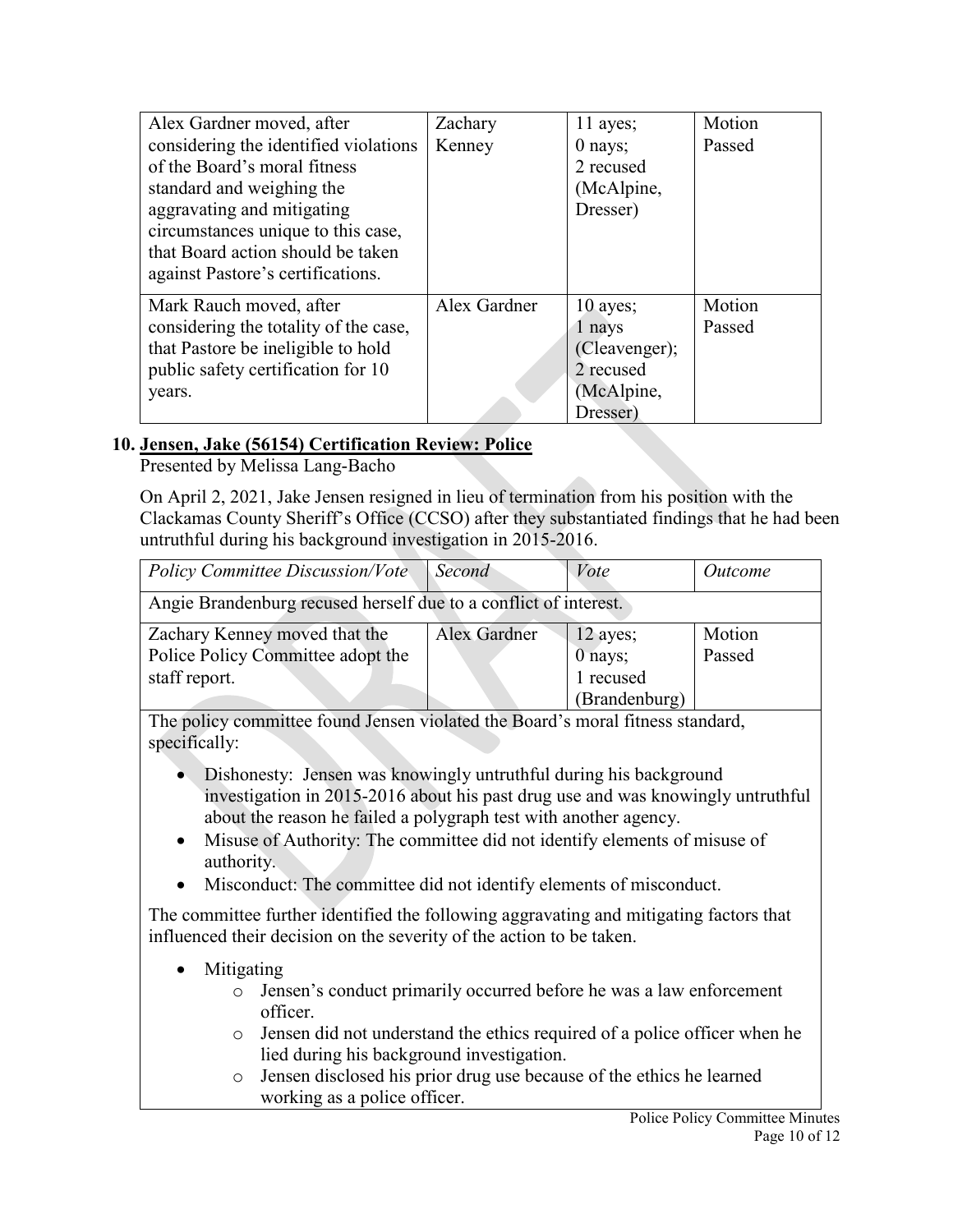- Aggravating
	- o Jensen admitted to lying because he knew he would not be hired.
	- o Jensen applied for work as a police officer in a state that did not require polygraph examinations as a part of the background hiring process because he knew he would not pass the exam.
	- o Jensen was dishonest multiple times.
	- o Jensen was placed on the *Brady* list and there would be an obligation to disclose his untruthfulness in any case where Jensen is a witness.

| Zachary Kenney moved, after           | Kathy      | 12 ayes;      | Motion |
|---------------------------------------|------------|---------------|--------|
| considering the identified violations | McAlpine   | $0$ nays;     | Passed |
| of the Board's moral fitness          |            | 1 recused     |        |
| standard and weighing the             |            | (Brandenburg) |        |
| aggravating and mitigating            |            |               |        |
| circumstances unique to this case,    |            |               |        |
| that Board action should be taken     |            |               |        |
| against Jensen's certification.       |            |               |        |
|                                       |            |               |        |
| Mark Rauch moved, after               | Mike Frome | 12 ayes;      | Motion |
| considering the totality of the case, |            | $0$ nays;     | Passed |
| that Jensen be ineligible to hold     |            | 1 recused     |        |
| public safety certification for 10    |            | Brandenburg)  |        |
| years.                                |            |               |        |
|                                       |            |               |        |

# **11. Program Manager Update**

Presented by Marsha Morin, Standards and Certification Manager:

- Current Cases
	- o 109 total Police/Regulatory Specialist Cases
	- o 57 are ready to begin the review process or are in some stage of the review process.
	- o 52 are pending criminal/employment matters or waiting on records to be provided to DPSST.
	- o 17 new cases have been added since the last policy committee meeting.
	- o 16 cases were closed since the last policy committee meeting.
- Effective January 1, 2022, DPSST announced they were no longer going to accept paper rosters, instead moving to the electronic eRoster form. Since then, there has been an almost 100% compliance rate with the move to the eRoster which has allowed staff to keep officer training records current and focus on resolving issues and assisting agencies.
- DPSST has delayed the start Moral Fitness Workgroup until after the 2022 legislative session concludes and any new changes are written into law.
- The Background Workgroup met and reviewed the policy committees' comments related to the Background Checklist and Personal History Questionnaire. Both forms have been finalized by the workgroup and will be going to the Department of Justice for a legal sufficiency review prior to being presented to the policy committee's for review.